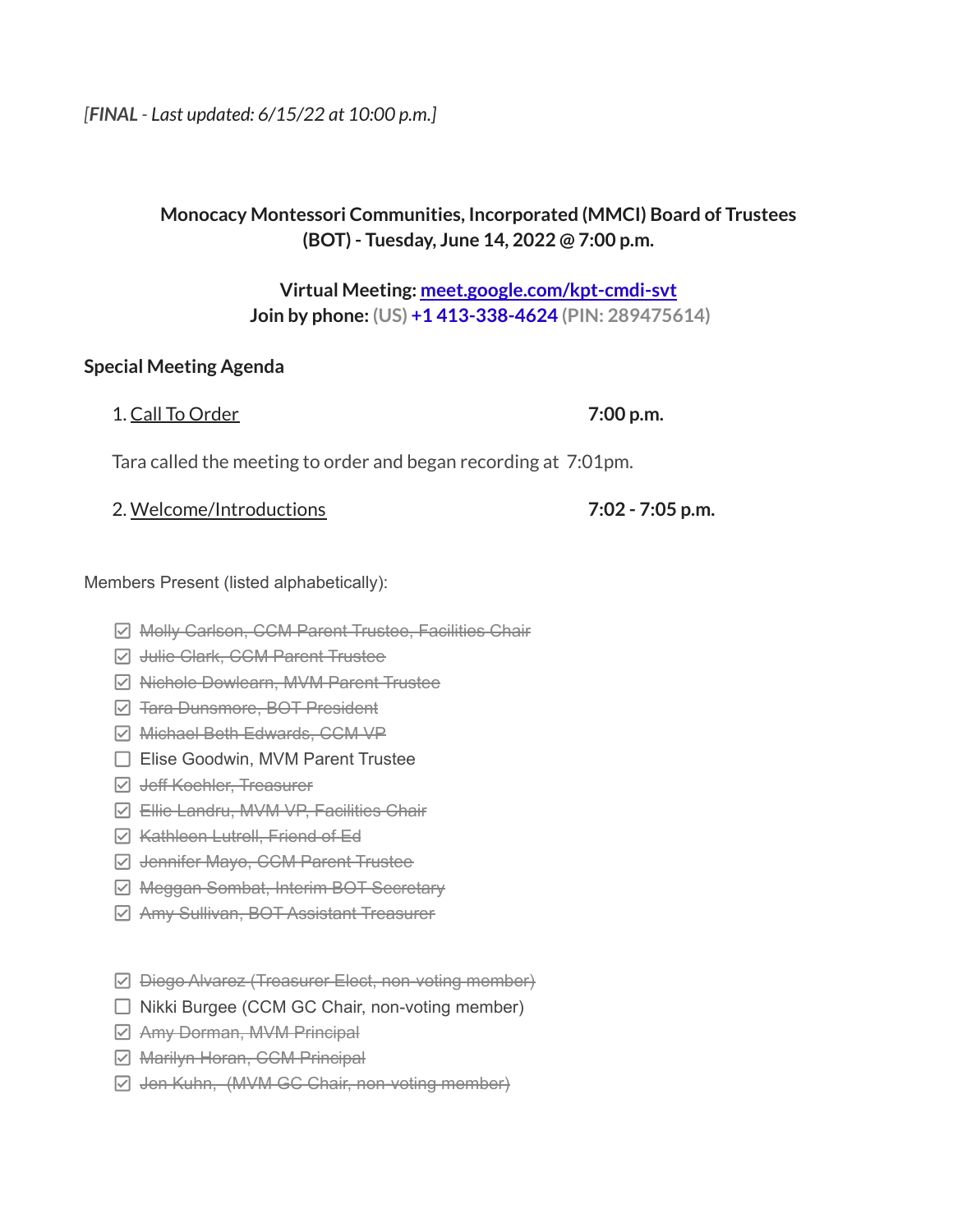#### 3. Closed Session **7:10 p.m - 7:30 p.m**

To consider the acquisition of real property for a public purpose and matters directly related thereto.

Tara reminded members that at our last meeting we agreed on a selling price without seller financing for Property A for MVMPCS. The seller agreed to our counter proposal, and now it is time to make a decision so we can get the zoning and approval process started. She said when we come back into the open session, we can talk about the property and name the location.

**MOTION: Tara moved to move into closed session to consider the acquisition of real property for a public purpose and matters directly related thereto.** Julie Clark seconded. **BOT members voted in the chat and the MOTION PASSED with 10 Aye.**

Closed session began at 7:08pm and ended at 7:20pm. *Closed session minutesredacted.*

4. Discussion/Vote **7:30 p.m. - 8:00 p.m.**

Contract for purchase of property - MVM (Tara Dunsmore/ Ellie Landru) [Redacted](https://drive.google.com/file/d/1pKCWcFSIJv1-k4SNpDCOfK8qbqc8ITZH/view?usp=sharing) Contract for Review [Estimated](https://docs.google.com/spreadsheets/u/3/d/1cRPRlXbmVxcFphVSpnwVYTj7X5UryfP1_5Upnn3126Y/edit) Financing Terms

*\*Please note: the address of the property has been edited in minutesto reflect the correctstreet number: 915 Toll House Avenue.*

Tara said that MVM has been exploring multiple properties for purchase, and the MVM Facilities Committee and MVM GC has decided they are interested in purchasing **915 Toll House Avenue**. The location is ideal and this property has the most potential. The redacted contract and spreadsheet with rough numbers for financing are attached (linked above) .

Tara said that we've had meetings with multiple financial advisors this week so we can get moving on financing immediately. The most important piece right now is that by entering into the purchase and sale agreement, MVM would be committing \$10,000, which is refundable if MVM decides not to move forward. During the 90 days, we will consult with architects and get cost estimates, file the zoning amendment, and have financial advisors put together a package to send to lenders. At the end of the 90 days we would have an idea of exactly how much we need and how much we're qualified for from lenders.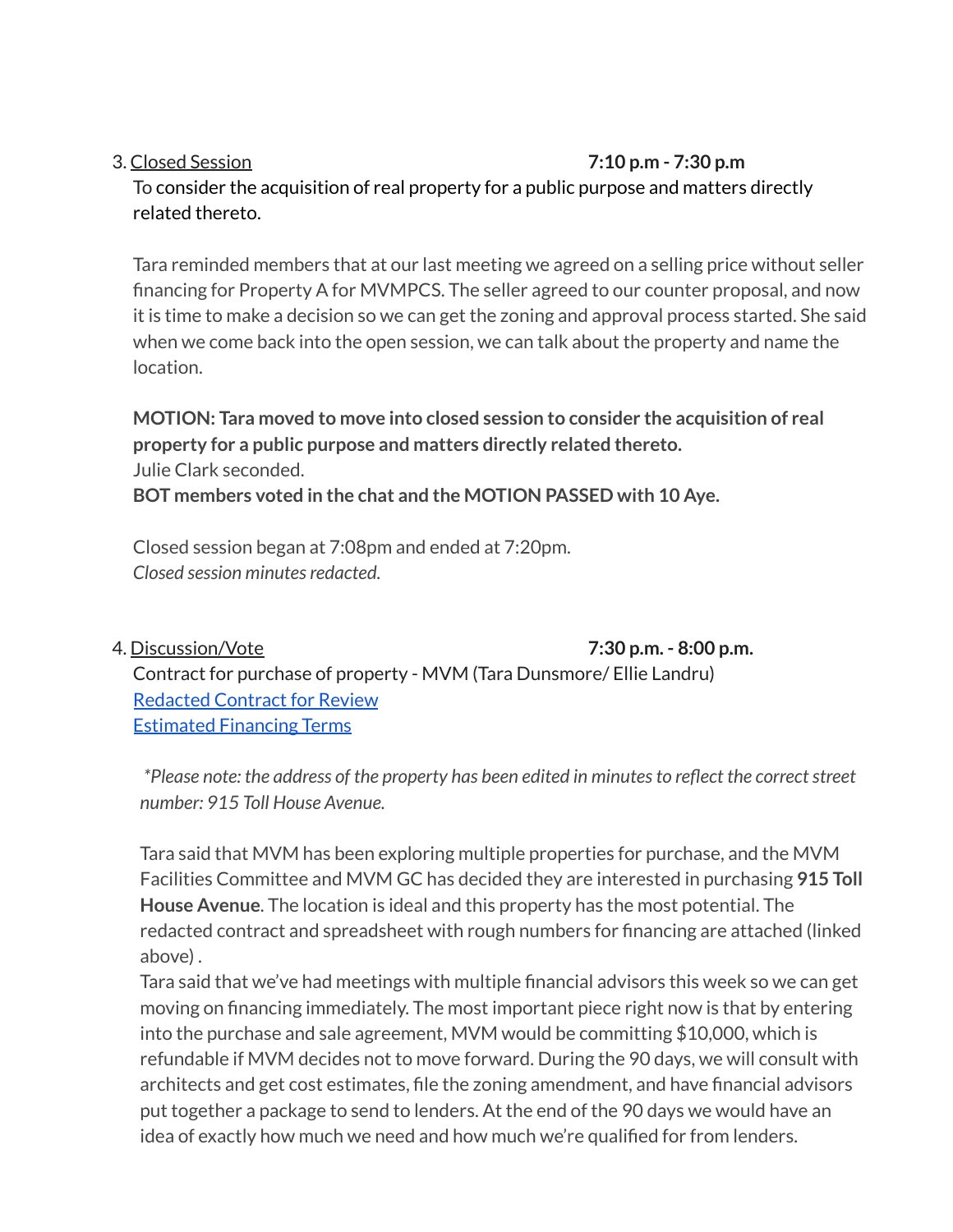Additionally, after we have this vote, we are not committed. At the end of the 90 day due diligence period, we would take info that we've gathered, and vote again to move forward into the next phase. This is through December, and then we would review all information and vote again before we go to closing.

Michael Beth said that if we were going to roll money into a vote, the options are going to be varied, and financing needs to be its own topic of conversation.

Tara agreed and said that once the financial advisor makes recommendations, we would vote again before taking on the debt. Another thing that we are talking about with advisors is how this purchase impacts and connects with CCM's purchase. A financial advisor explained that if the projects continue on a similar timeline, financing could be combined into one debt, which would be ideal. Or, if projects are farther than 6 months apart, we would want to find a bank who would give us a pre approval guarantee for both loan amounts. This agreement would protect both schools, and this is a priority for MMCI. Ellie added that neither school would be subsidizing the other, and this will continue to be made clear to financial institutions as we meet with them.

Michael Beth reiterated that we are collecting a ton of data, and that will need its own conversation, once we have the information needed.

Tara said that even the selection of a financial advisor will be its own vote; likely an EVOTE within the next 2 weeks.

Michael Beth said that it is good that we are poised to act, because the process will move fast, and Tara agreed.

Ellie added that we have 5 financial institutions that we are currently meeting with and considering. .

Ashley Lynn, MVM parent, asked if we are allowed to put in a zoning change on a property that we don't own yet?

Tara said that our attorney assures us that we can. Any person who lives in the city can request a zoning change and sign the application. Tara lives in Frederick and will file for MMCI. It will either be a text amendment or an overlay. A text Amendment is not property specific. It is a request that public schools be allowed in a particular zone. If they reject that and ask us to request an overlay for one property, then we will go for that. We are hopeful for the text amendment.

Molly encouraged Tara to check in with the MMCI level group, because there is some expertise at CCM. And Tara agreed that they will discuss at the next Facilities meeting. Molly said that it sounds like the zoning change is possible according to our Attorney, and Tara agreed.

Molly said that CCM has included other costs in their budget, such as maintenance, and we've come to the agreement that the schools look at this differently. Molly suspects that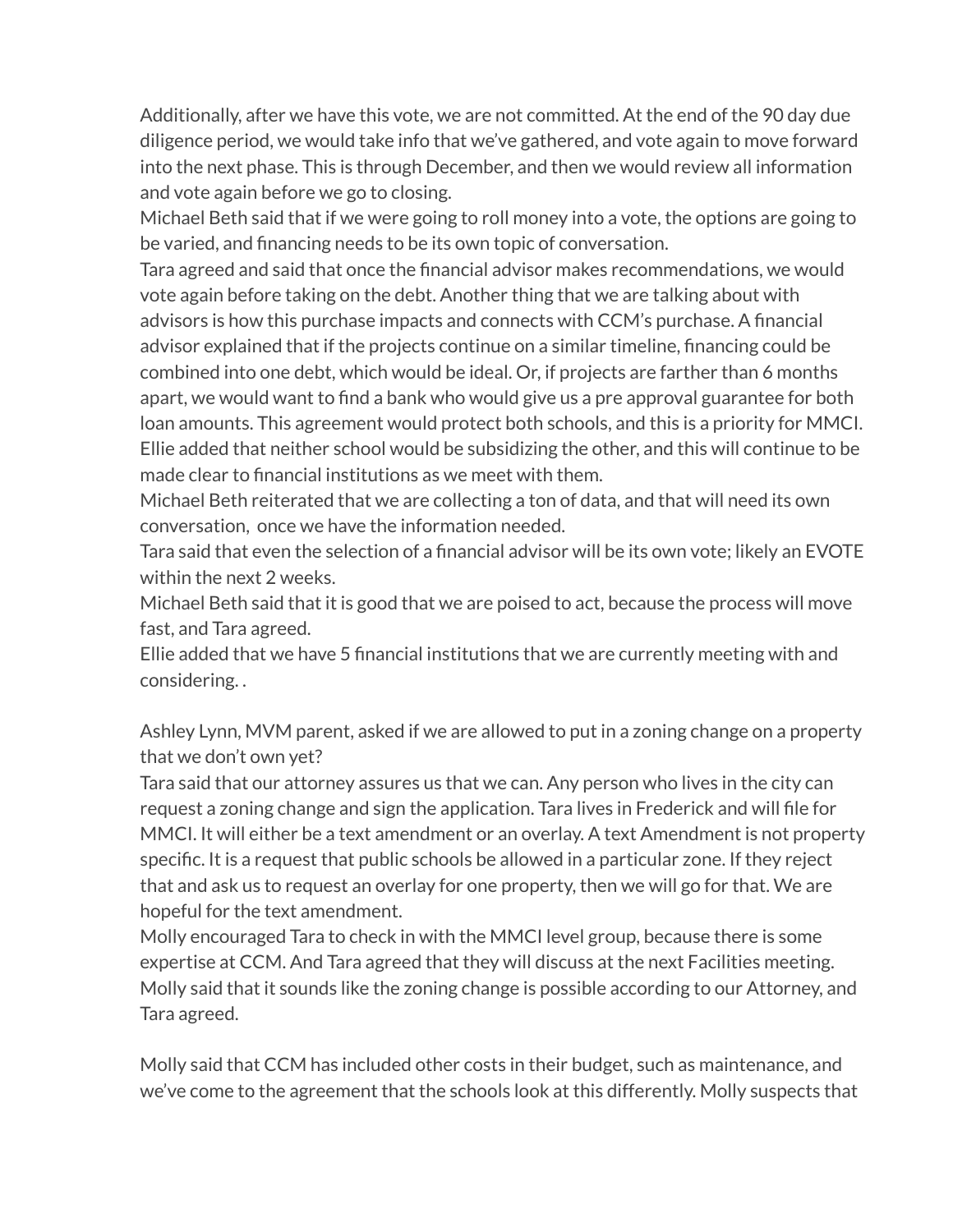this will be resolved when MVM presents their budget. She is sure it will include the other pieces that we would want to see before we vote again.

Tara said that MVM already budgets separately for those things, such as maintenance, because they are not included in their current lease. She thinks that there is a chance we need to take this back to the community to approve the change in line item accounting for the budget (regarding the 17% Facilities cap).

Molly said her other question was about MMCI's borrowing capacity for future projects, which has been addressed.

Molly asked what architects or project management companies we're considering. Tara said we are planning to move forward with Building Hope for project management, pending their agreement to work with us on Toll House. Now that we are doing two projects and MVM is paying for their project manager, each GC can vote for their preferred project manager.

Molly said that the BOT would still need to vote to approve the choice, and Tara agreed. Tara said that we are on a time crunch and the MVM GC has already voted for the test fit. We should know about the project manager by the end of June, and our next BOT Meeting.

Molly asked if MMCI should give a green light based on the amount?

Tara asked what is the specific threshold for the GC and MMCI to sign off?

Jeff said that it is over 5,000 for the GC, and over 10,000 the GC and BOT, depending on the account.

Tara said that we may come back to the BOT with multiple EVOTES related to these due diligence items.

# **ACTION ITEM (Ellie/Meggan)** - Gather info on the threshold amounts, GC votes, and initiate BOT EVOTE for the test fit/ MEP eval, and any others that are needed ASAP.

Tara mentioned that we are coming into budgeting season, and it is timely to make sure that the MVM GC is aware that the responsibility for preparing a 5 year budget projection falls to the GC, and that process needs to start happening soon, because lenders will need to see this information.

Even before we get the PPA numbers in July, and know how much our monthly payments will be, we need to be developing our ideal projected budget for what we can afford with the high school incorporated.

With bond financing, there is more flexibility in graduating our payments and we should look into that as we are building the high school.

# **ACTION ITEM (Ellie)** - Follow up with Jen Kuhn and Rachel Schooley for budget projections, and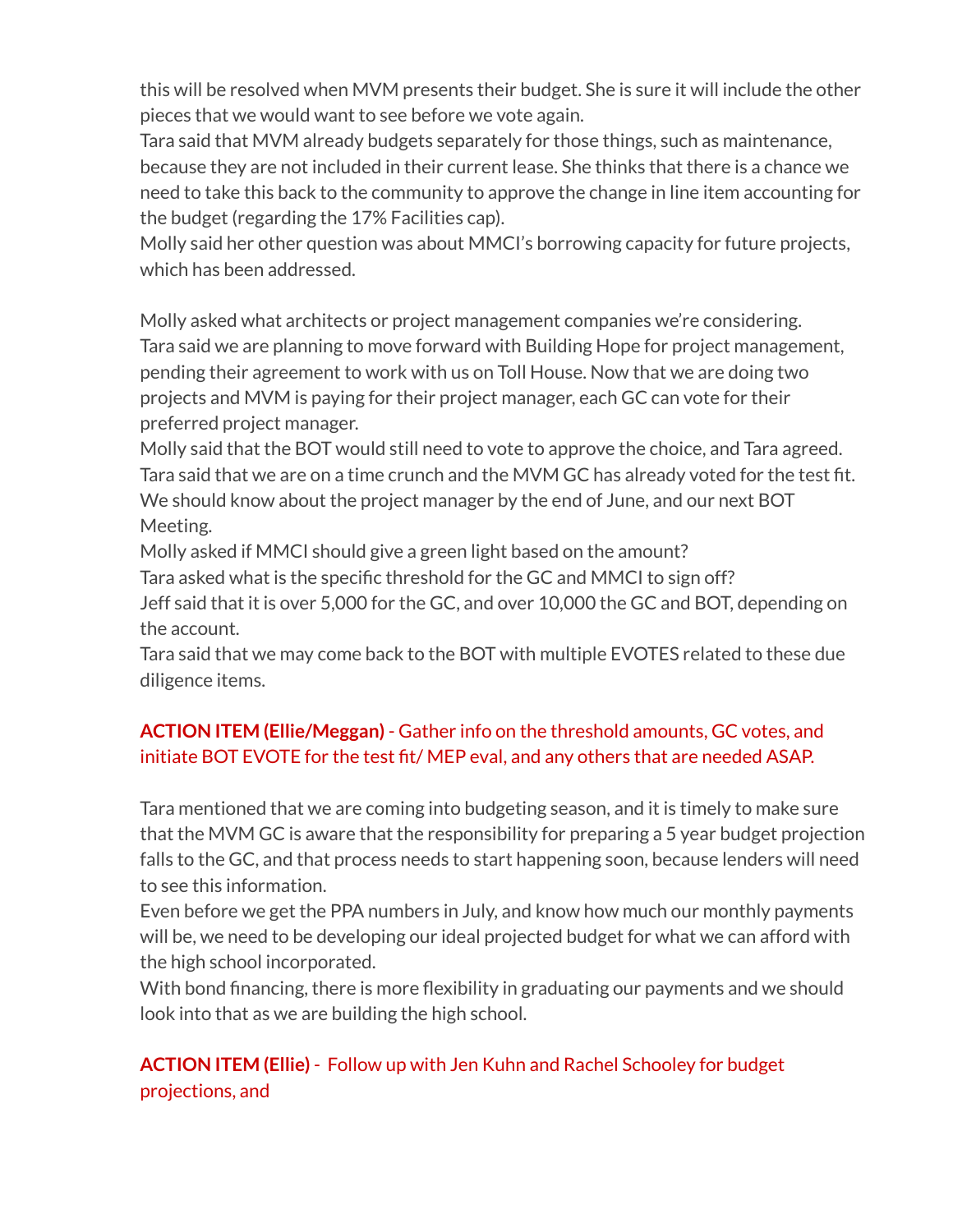## **ACTION ITEM (Ellie)** - Follow up on scheduling a meeting with MVM budget team and Amy Sullivan and Amy O'Connor to work with the existing high school budget

Meggan asked about the action item and the deadline or timeframe should be. Ellie and Tara said asap.

Deadline - ASAP, rolling deadline, update ahead of our next BOT Meeting on 6/29, update with PPA in July.

Jeff mentioned in the chat that we do vote on the 1 year budget with the 5 year projections.

Ashley Lynn said in the chat that the Hiring Committee needs staff timing and funding re: 5 year. This is a request for the MVM GC.

Marilyn reminded as the budget process is started, staff will be receiving a 7.14% raise. Michael Beth stated that the financial advisor needs our best estimates to go on.

Tara agreed and said we do have the high school budget already created, and we need to update the projections for this year. Tara said that she would like to see another draft of the 5 year projections within 30 days for sure. We will need info from both schools in the next month.

## **ACTION ITEM (Michael Beth)** - Updated Budget Projections for CCM

Ellie wants to clarify that MVM has been working on setting up a work session for the budget, so this is in season and already started. It is in process.

Jen agreed, and said the budget updates are ongoing and the MVM Budget Chair, Rachel is on top of it.

**ACTION ITEM (Tara)** - Add to personal calendar: MVM GC Meeting, tentatively scheduled for July 11.

Tara reminded Jen Kuhn and the MVM GC that Amy O'Connor, our MMCI Bookkeeper, is a support for the budget process.

Molly said that Amy has been a great support for CCM too, and Tara agreed.

Ellie mentioned that there was a discussion in the chat regarding PPA and a new

formulation, and that the PPA formulation is not transparent.

Tara is currently working to set up a meeting with MAPCS on this topic.

Molly added some points to include in the motion in the chat.

**MOTION: Tara moved to approve the Purchase and Sale agreementfor 915 Toll House Avenue as presented, with the understanding thatthe BOT will have the opportunity to vote again atthe end ofthe 90 day due diligence period, and again atthe end ofthe entitlement period, pending information related to detailed financial estimates, information** on zoning, an MVM budget that includes total facilities costs (mortgage, **renovation, and maintenance etc.) and documentation to show that MMCI's borrowing capacity will be limited to the pointthatit will not negatively impact CCM's ability to also finance a future purchase and/or renovation.** Seconded by Ellie.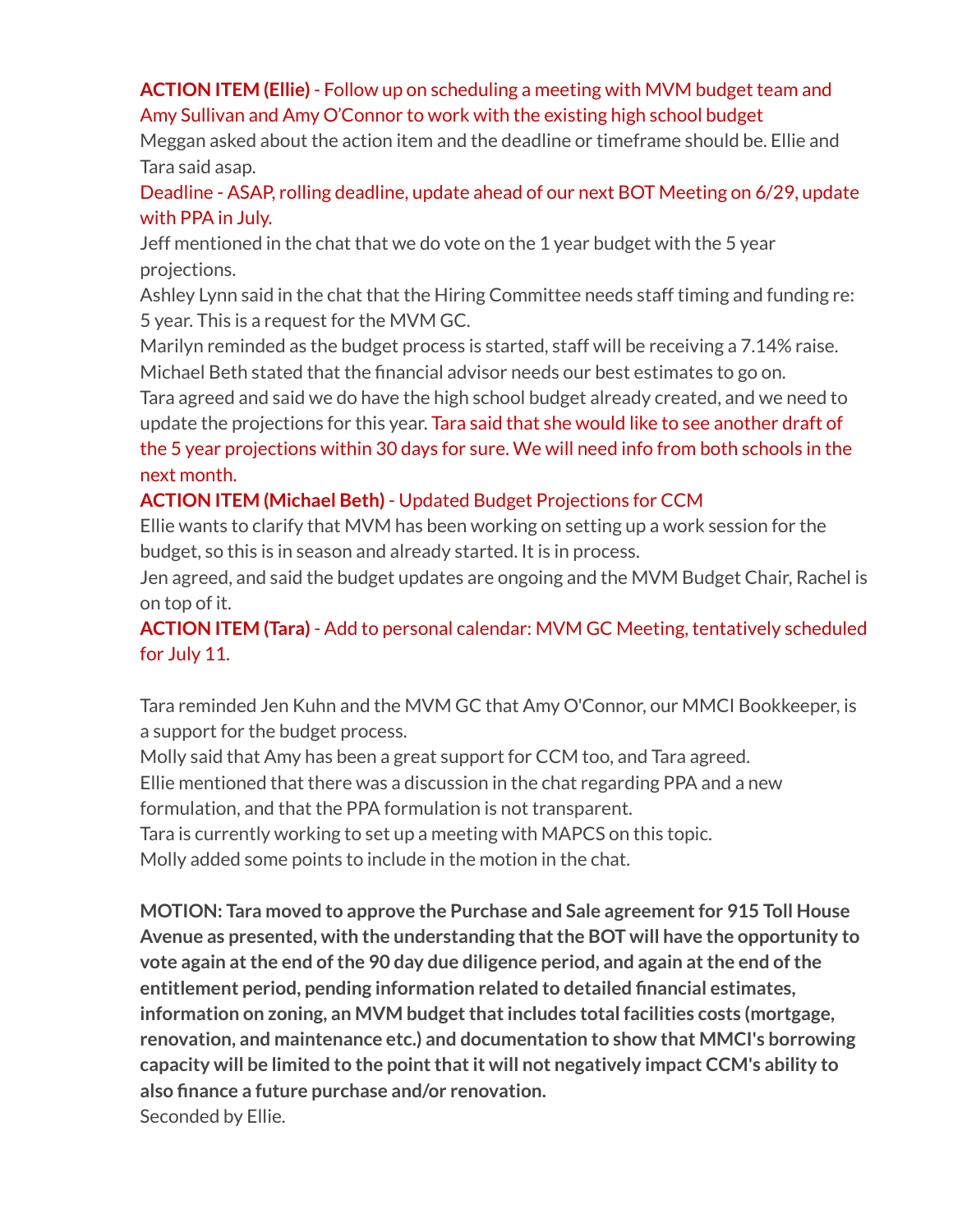#### DISCUSSION:

Jeff asked if the MVM total facilities costs indicated in the language of the motion is along the lines of CCM's 17%.

Tara clarified that those things are not included in the mortgage, but need to be taken into consideration. There are added expenses to being an owner as opposed to leasing.

Jeff asked about property taxes, and Tara answered that we are a non-profit and taxes do not apply.

Amy Sullivan said that we need to include capital projects in the budget.

Molly and Tara agreed, and Tara said that will depend on how much we put out up front vs. how much we finance. Both schools have significant savings, so it needs to be decided what will happen with savings and financing projects.

Kathleen said that we will likely be required to establish a reserve. This is generally set at 1.1% of the mortgage amount, to be held in savings at all times.

Tara asked for additional questions.

Diego asked about the 10K in the first 90 days in the due diligence period, and if we foresee additional expenses within 90 days?

Tara said yes, those are expenses that the school is responsible for. These include Architect (10-12K for test fit and MEP evaluation), zoning eval 4K (GC expenses), etc. MMCI will cover attorney fees, the financial advisor, appraisal fees.

Amy Sullivan brought up caps in the MMCI Procurement policy that will bring MMCI involvement with votes.

## **ACTION ITEM (Tara)** - Follow up with Amy O'Connor to create Facilities Projects budgets for both MVM and CCM.

Tara said this would allow us to vote on the whole budget and would be more expedient. Jeff said that he thinks the BOT votes over 10K, so the BOT will need to be ready to vote quickly.

Tara said that we already have the architect and MEP eval approved by the MVM GC, and we need to get that approved by the BOT.

**ACTION ITEM (Ellie/ Meggan)** - See above.

Kathleen mentioned that there will probably be unanticipated expenses from the application for zoning, for items such as proving that we are not impacting public facilities, etc.

Tara agreed and said that our Attorney is creating a list of those expenses for us, and costs are dependent on which way the zoning goes.

Tara restated the motion.

**Members voted in the chat. MOTION PASSED with 11 Aye.**